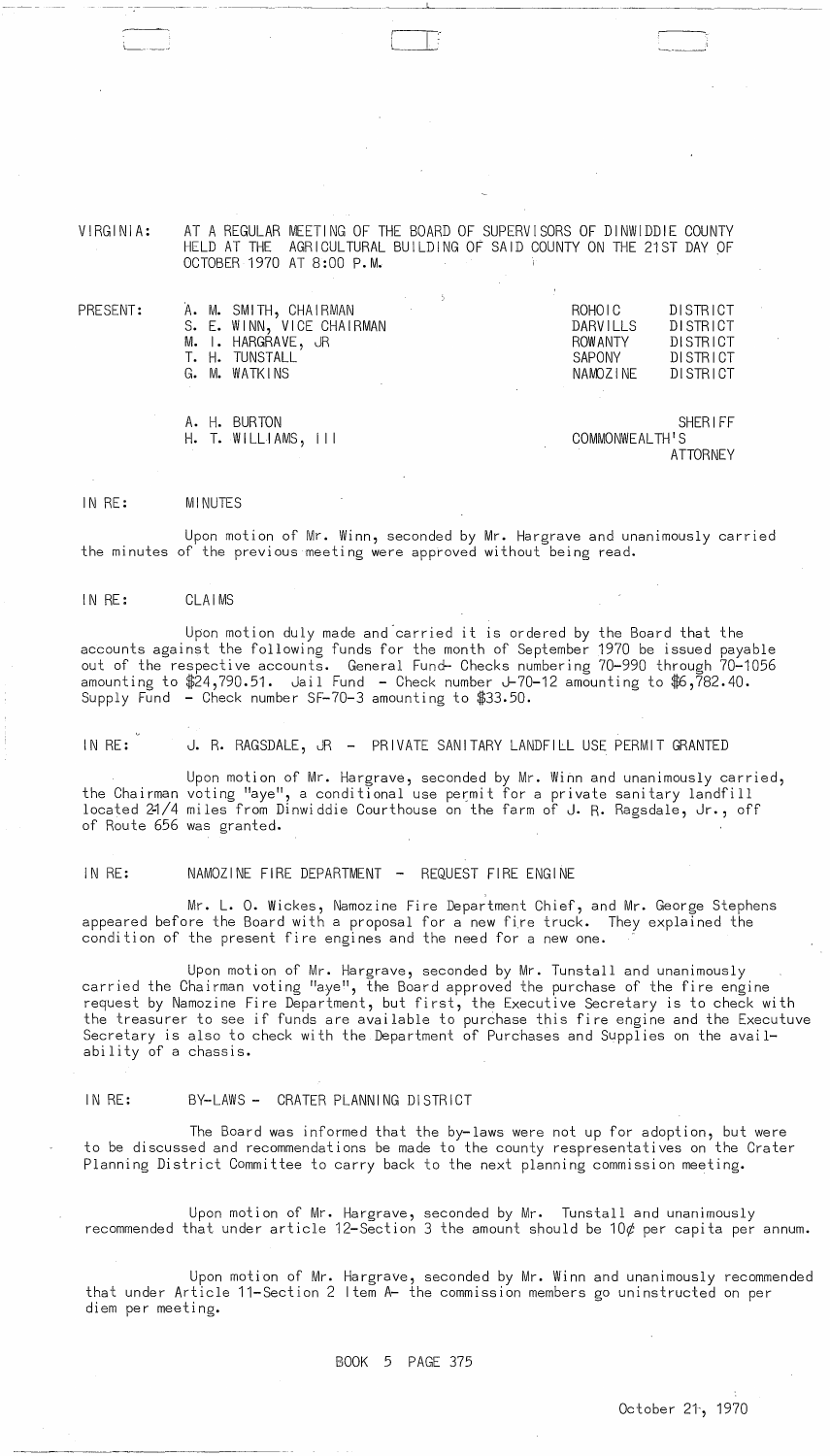IN RE: JAIL FURNITURE - PURCHASED - MORTON MARKS & SONS, INC.

Sheriff A. H. Burton, presented to the Board the prices of furniture for the new jail. The state price being \$3,263.18 (wood). The low outside commercial price was \$3,922.70 (steel) from Morton Marks & Sons, Inc. The Sheriff indicated that he felt the steel furniture would be better and in addition, could be gotten within two or three weeks as opposed to the state taking three to four months. He also told the Board the cost of the state furniture to the County would be \$1,054.40. The commercial cost to the County would be \$1,713.92.

Upon motion of Mr. Winn, seconded by Mr. Hargrave and unanimously carried the County accepted the bid of Morton R. Marks & Sons, Inc. for \$3,922.70 and instructed the sheriff to forward this bid to the compensation board.

IN RE: ADDITIONAL PERSONNEL FOR NEW JAIL - TO BE CONSIDER LATER

Sheriff A. H. Burton presented to the Board a request for additional personnel for the Sheriff's Department and the new jail.

After much discussion, the Chairman instructed the Executive Secretary to set up a meeting between the Board, Mr. R. P. Mason and Mr. John M. Rasnick, Jr., preferably at night, to discuss the jail personnel situation.

#### IN RE: COUNTY POLICEMEN

Sheriff A. H. Burton presented a letter to the Board requesting 4 County policemen. The Chairman told Sheriff Burton that the Board would prefer to wait until the jail personnel situation was settled before discussing the hiring of County policemen.

IN RE: REASSESSMENT OF PROPERTY ON ROUTE 1 DUE TO OPENING OF 1-85

The Board was advised by the Commissioner of the Revenue that a person wishing to reduce his property taxes would have to petition the Circuit Court for relief.

In response to a question from Supervisor M. I. Hargrave, Mr. Bridgman stated that a permanent tax assessor for Dinwiddie County would be a paying proposition and he believed the Board should look into this matter.

### IN RE: ASSOCIATION OF COUNTIES - ANNUAL MEETING

Upon motion of Mr. Winn, seconded by Mr. Tunstall and unanimously carried Mr. Smith and Mr. Watkins were authorized to represent the County at this meeting and the Chairman instructed the Executive Secretary that heshould accompany them.

IN RE: SUBDIVISION ORDINANCE - PROPOSED CHANGES

Upon motion of Mr. Winn, seconded by Mr. Tunstall, the Executive Secretary was instructed to advertise that a public hearing would be held on proposed changes in Section 15-60 of the Subdivision Ordinance. This motion carried.

IN RE: RESOLUTION - SUPPORTING REAPPOINTMENT OF DOUGLAS B. FUGATE

Upon motion of Mr. Hargrave, seconded by Mr. Winn and unanimously carried the following resolution was adopted.

WHEREAS, This Board feels that Mr. Fugate has made outstanding contributions to the Highway Systems of Virginia by establishing the Arterial System of Highways to supplement the Interstate System, thereby creating a Dual Lane System of Highways to serve all Virginians. Mr. Fugate's talents have been recognized nationally by his election as president of the American Association of State Highway Officials. Mr. Fugate's intergrity, knowledge and ability as an administrator is unquestionable.

 $4.4.7$  $\sim$ er Markey<br>1 Betrack?

 $\mathcal{L}^{\text{max}}$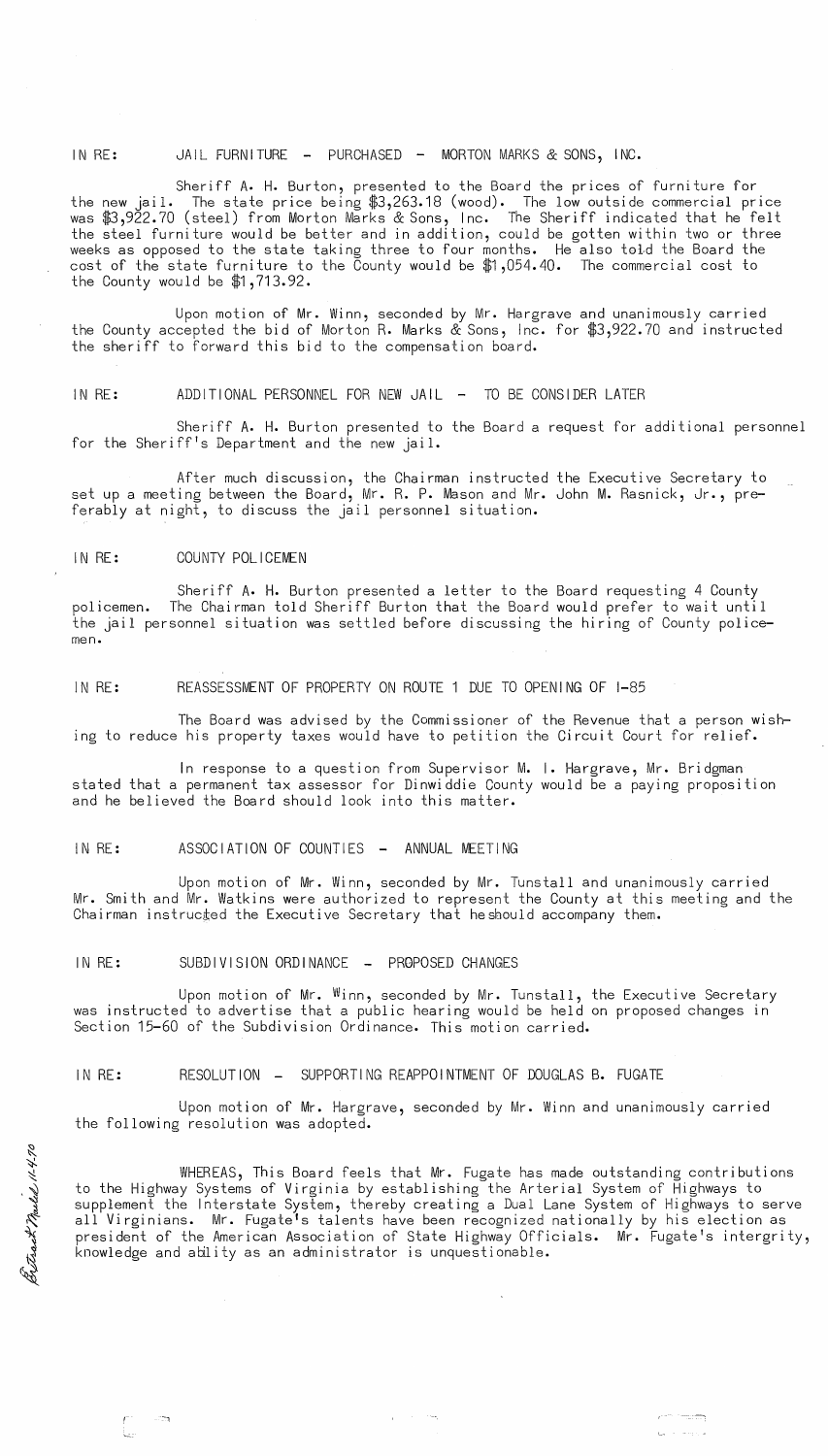FURTHER, Let it be recognized that Mr. Fugate has carried out the duties of Highway Commissioner impartially without favoratism or sectionalism, thereby providing the best service possible to all Virginiana.

This Board feels that all Virginians would best be served by Mr. Fugate's reappointment and strongly urges you to reappoint Mr. Fugate as Highway Commissioner.

## IN RE: SCHOOL BOARD - WORK STUDY PROGRAM

Upon motion of Mr. Winn, seconded by Mr. Hargrave and unanimously carried the work study program was again approved. (Reference Page 366).

Upon motion of Mr. Tunstall, seconded by Mr. Winn, the Board unanimously agreed to pay Mr. J. **D.** Witt \$10,483.00 for the repair work on the McKenney Elementary School roof.

Upon motion of Mr. Hargrave, seconded by Mr. Watkins and unanimously carried the Board approved the Title V Emergency Desegregation Program in the amount of  $\$60,400.00$ . with 100% reimbursement from the Federal Government.

Upon motion of Mr. Hargrave, seconded by Mr. Winn and unanimously carried, the Chair voting "aye" the Board approved the application to the Literary Fund for \$400,000.00 for the addition to Dinwiddie County Senior High School.

There being no further business to be brought before the Bœnd the meeting adjourned at 10.30 P. **M.** 

tćhell Smith. Chairman

ATTEST, WY

BOOK 5 PAGE 376

 $\sim$ 

Qotober 21, 1970